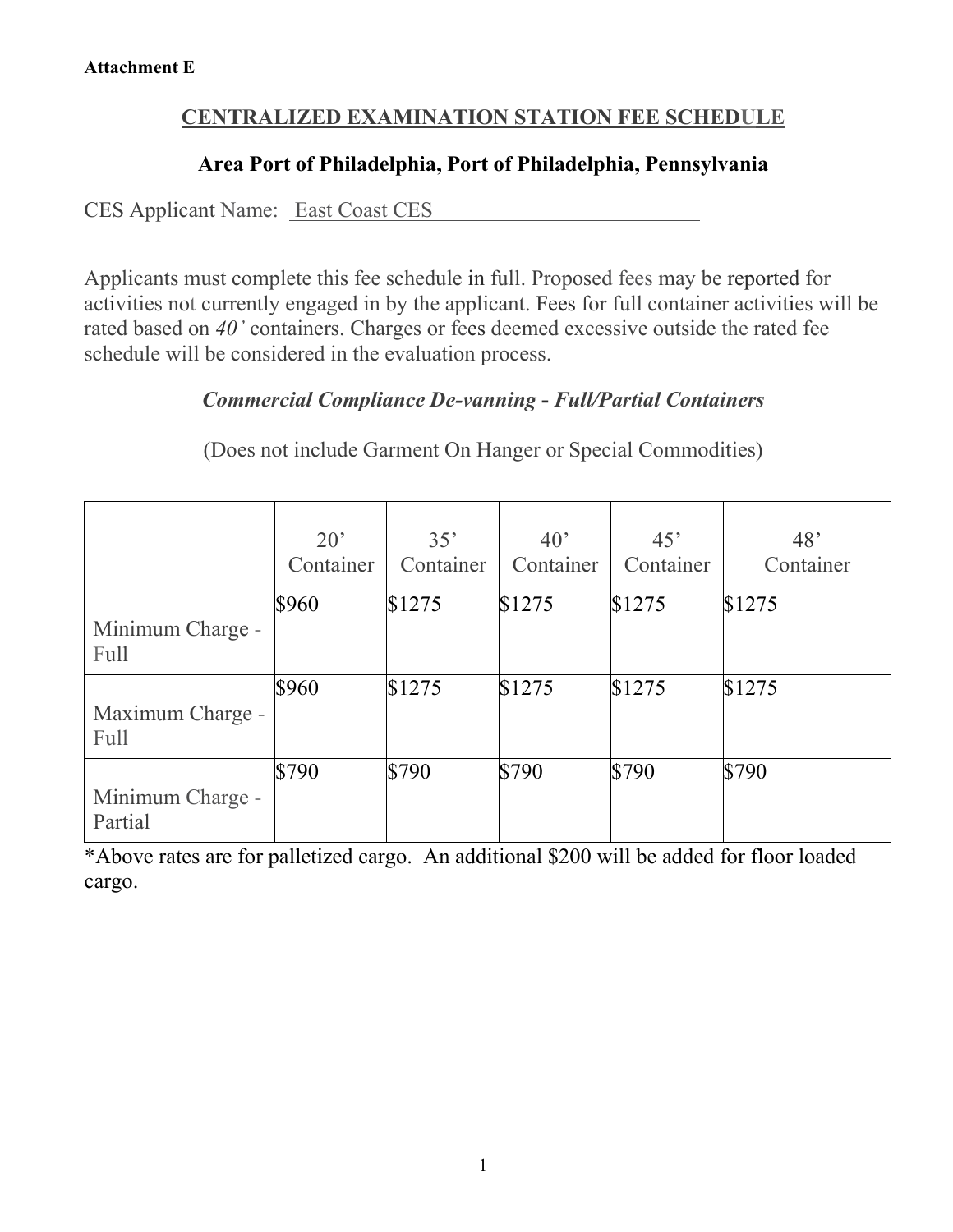# **Centralized Examination Station Fee Schedule**

#### CES Applicant Name: East Coast CES

The following are included or additional to the above as indicated. (Check as appropriate and indicate fee if applicable):

| <b>Activity</b>                  | <b>Included</b> | <b>Additional</b> | <b>Added Fee, If Any</b> |
|----------------------------------|-----------------|-------------------|--------------------------|
| Drayage from Philadelphia        |                 | X                 | \$250 plus fuel          |
| terminals to CES                 |                 |                   |                          |
|                                  |                 | $\mathbf{X}$      | \$250 plus fuel          |
| Drayage from CES back to         |                 |                   |                          |
| Terminal                         |                 |                   |                          |
|                                  |                 | $\boldsymbol{X}$  | \$29 per day             |
| Chassis Fee                      |                 |                   |                          |
| Gate (Time In and Out)           | X               |                   |                          |
|                                  | X               |                   |                          |
| Back-In                          |                 |                   |                          |
|                                  | X               |                   |                          |
| <b>Break Seals/Reseal/Record</b> |                 |                   |                          |
|                                  | X               |                   |                          |
| Photographs                      |                 |                   |                          |
|                                  | X               |                   |                          |
| Strip and Re-stuff               |                 |                   |                          |
|                                  | X               |                   |                          |
| <b>Inspection Preparation</b>    |                 |                   |                          |
|                                  | X               |                   |                          |
| Documentation/Administrative     |                 |                   |                          |

Included in the above are the opening and closing of **all** Cartons.

For additional cartons, see "Miscellaneous Rates".

Discount to importers that dray from Terminal to CES with their own equipment: *Drayage charge will not be charged if importer uses their own trucker, but there will be an Outside Trucker Fee of \$125. All other applicable exam charges and assessorial charges will apply.*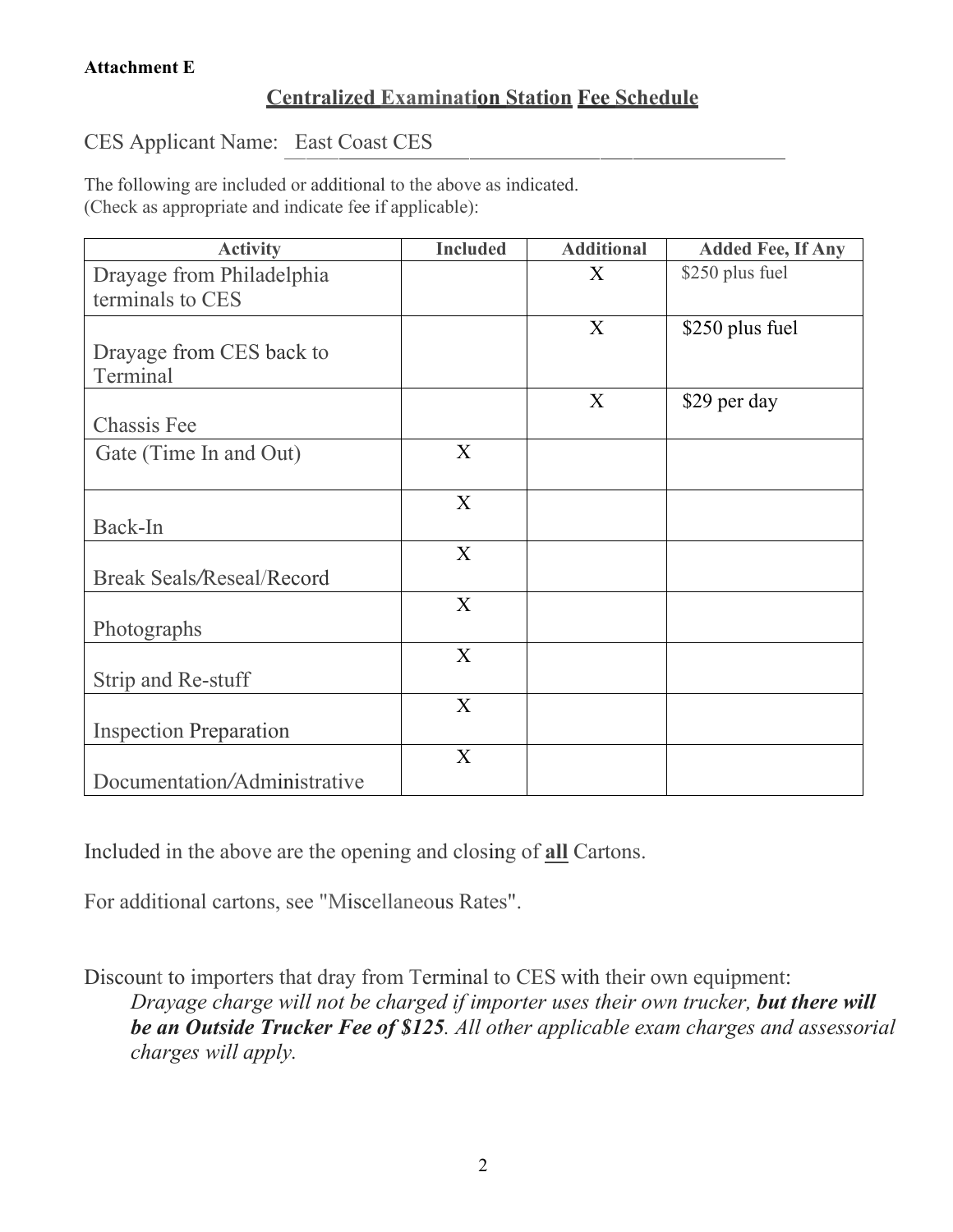### **Centralized Examination Station Fee Schedule**

CES Applicant Name: East Coast CES

#### *LCL Examinations* (Does not include Garment On Hanger or Special Commodities) Minimum Charge: \$150

| Package      | <b>Rate/CWT</b> |
|--------------|-----------------|
|              | \$3.70 per CWT  |
| Cartons      |                 |
|              | \$3.70 per CWT  |
| Crates       |                 |
|              | \$3.70 per CWT  |
| Pallets      |                 |
|              | \$3.70 per CWT  |
| <b>Bales</b> |                 |
|              | \$3.70 per CWT  |
| rums         |                 |

#### **The following are included or additional to the above as indicated**

(Check as appropriate, indicate Fee):

|                              |                 |                   | <b>Added</b>    |
|------------------------------|-----------------|-------------------|-----------------|
| <b>Activity:</b>             | <b>Included</b> | <b>Additional</b> | Fee, If Any     |
|                              |                 | X                 | \$250 plus fuel |
| Drayage from CFS to CES      |                 |                   |                 |
|                              |                 |                   |                 |
|                              |                 | X                 | \$250 plus fuel |
| Drayage from CES back to CFS |                 |                   |                 |
|                              |                 | X                 | \$29 per day    |
| <b>Chassis Fee</b>           |                 |                   |                 |
|                              | X               |                   |                 |
| Unloading and Reloading      |                 |                   |                 |
|                              | X               |                   |                 |
| Documentation                |                 |                   |                 |
|                              | X               |                   |                 |
| Use of Floor Space           |                 |                   |                 |
|                              | X               |                   |                 |
| Use of Equipment             |                 |                   |                 |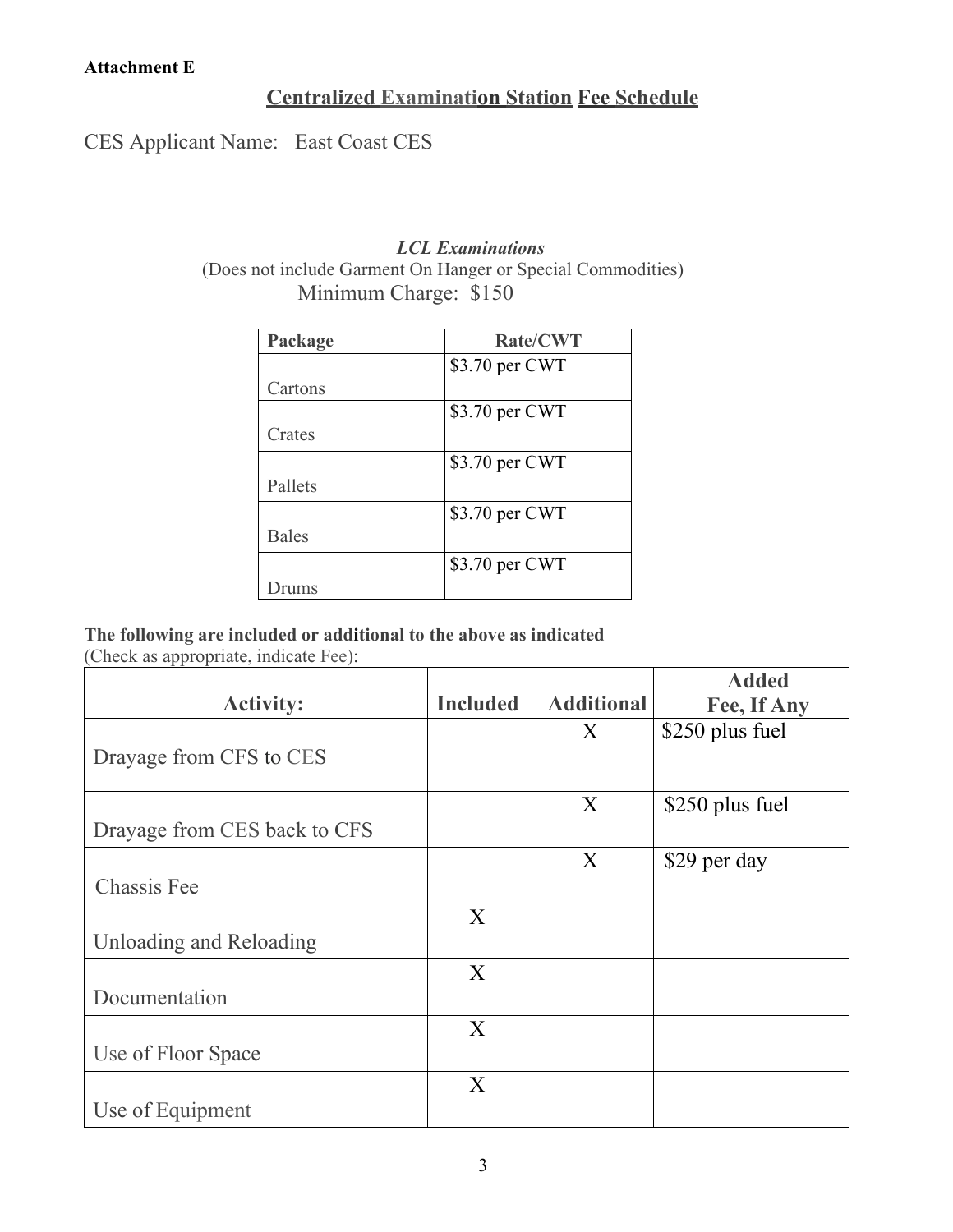# **Centralized Examination Station Fee Schedule**

CES Applicant Name: East Coast CES

Included in the above are the opening and closing of **all** cartons. For additional cartons, see "Miscellaneous Rates".

### *Garments On Hangers (GOH)*

|                             | $20^{\circ}$<br>Container | 35'<br>Container | 40 <sup>o</sup><br>Container | 45'<br>Container | 48 <sup>°</sup><br>Container |
|-----------------------------|---------------------------|------------------|------------------------------|------------------|------------------------------|
|                             | \$1600                    | \$2130           | \$2130                       | \$2130           | \$2130                       |
| Minimum Charge -<br>Full    |                           |                  |                              |                  |                              |
| Maximum Charge -<br>Full    | \$1600                    | \$2130           | \$2130                       | \$2130           | \$2130                       |
| Minimum Charge -<br>Partial | \$990                     | \$1315           | \$1315                       | \$1315           | \$1315                       |

### **Unloading & Reloading - Weight Per Piece** *(included with above rate)*

| $0-8$ Oz. | $9-16$ Oz. | $17-32$ Oz. | $33-48$ Oz. | $49-64$ Oz. | $> 64$ Oz. |
|-----------|------------|-------------|-------------|-------------|------------|
| N/A       | $\rm N/A$  | N/A         | N/A         | N/A         | N/A        |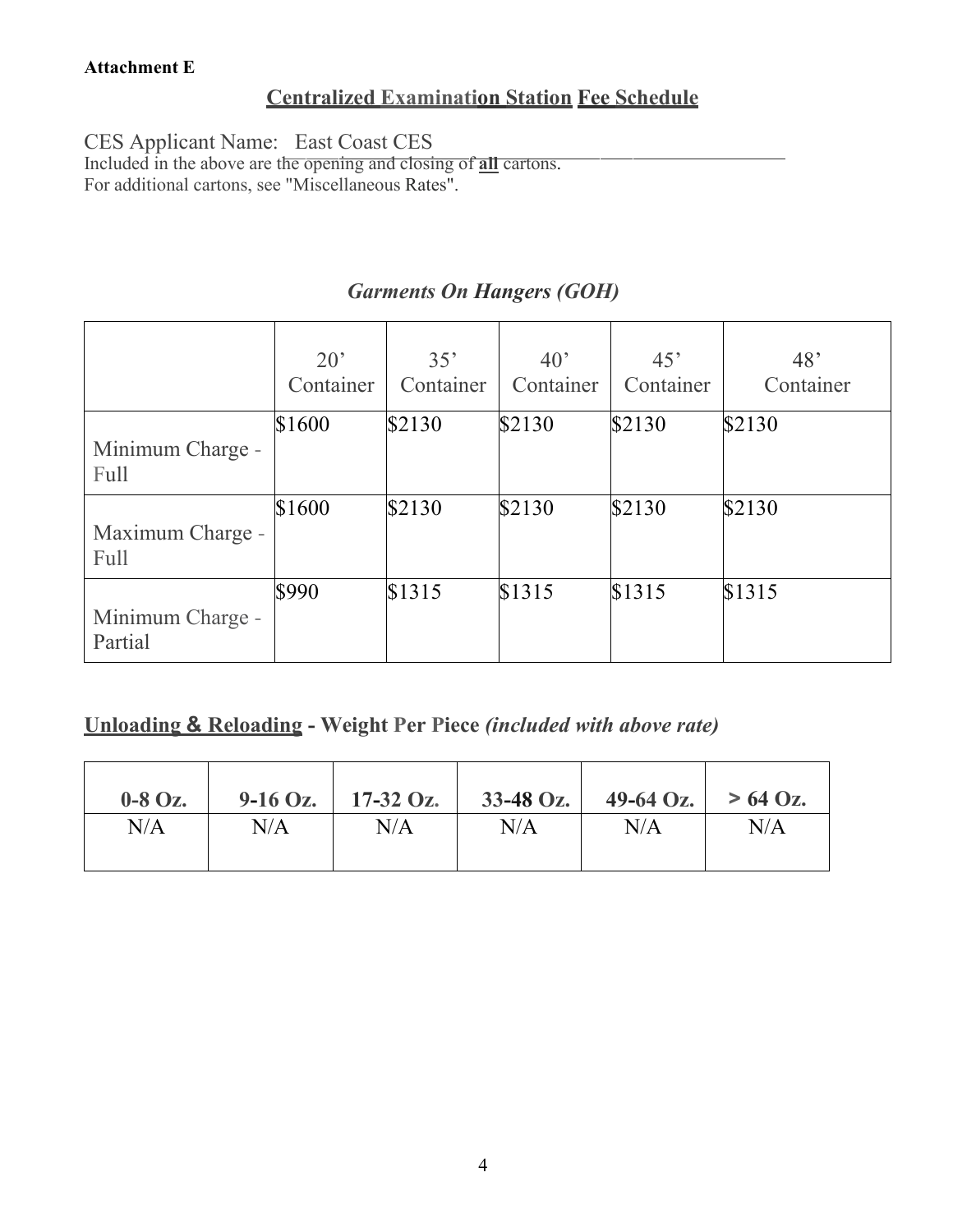### **Centralized Examination Station Fee Schedule**

CES Applicant Name: East Coast CES

Sorting - Weight Per Piece *(included with above rate)*

| $0-8$ Oz. | $9-16$ Oz. | $17-32$ Oz. | $33-48$ Oz. | $49-64$ Oz. | $> 64$ Oz. |
|-----------|------------|-------------|-------------|-------------|------------|
| N/A       | N/A        | N/A         | N/A         | $\rm N/A$   | N/A        |

### **Garments On Hanger Note:**

If Full Container, see "Commercial Compliance De-vanning" for items included in charge.

If Partial Container, see "LCL" for items included in charge.

Facility Charges: \$150 

The following are included or additional to the above as indicated.

| <b>Activity:</b>                  | <b>Included</b> | <b>Additional</b> | <b>Added</b><br>Fee, If Any |
|-----------------------------------|-----------------|-------------------|-----------------------------|
|                                   | X               |                   |                             |
| Gate (Time In and Out)            |                 |                   |                             |
|                                   | X               |                   |                             |
| Back-In                           |                 |                   |                             |
|                                   | X               |                   |                             |
| Open / Close Doors                |                 |                   |                             |
|                                   | X               |                   |                             |
| <b>Break Seals/Reseal/Record</b>  |                 |                   |                             |
|                                   | X               |                   |                             |
| Use of Floor Space                |                 |                   |                             |
|                                   | X               |                   |                             |
| Equipment Usage by CBP            |                 |                   |                             |
|                                   | X               |                   |                             |
| Documentation/Administrative      |                 |                   |                             |
|                                   |                 | X                 | \$29 per day                |
| <b>Chassis Fee</b>                |                 |                   |                             |
|                                   |                 | X                 | $$250$ plus fuel            |
| Drayage from terminal to CES      |                 |                   |                             |
|                                   |                 | X                 | $$250$ plus fuel            |
| Drayage from CES back to terminal |                 |                   |                             |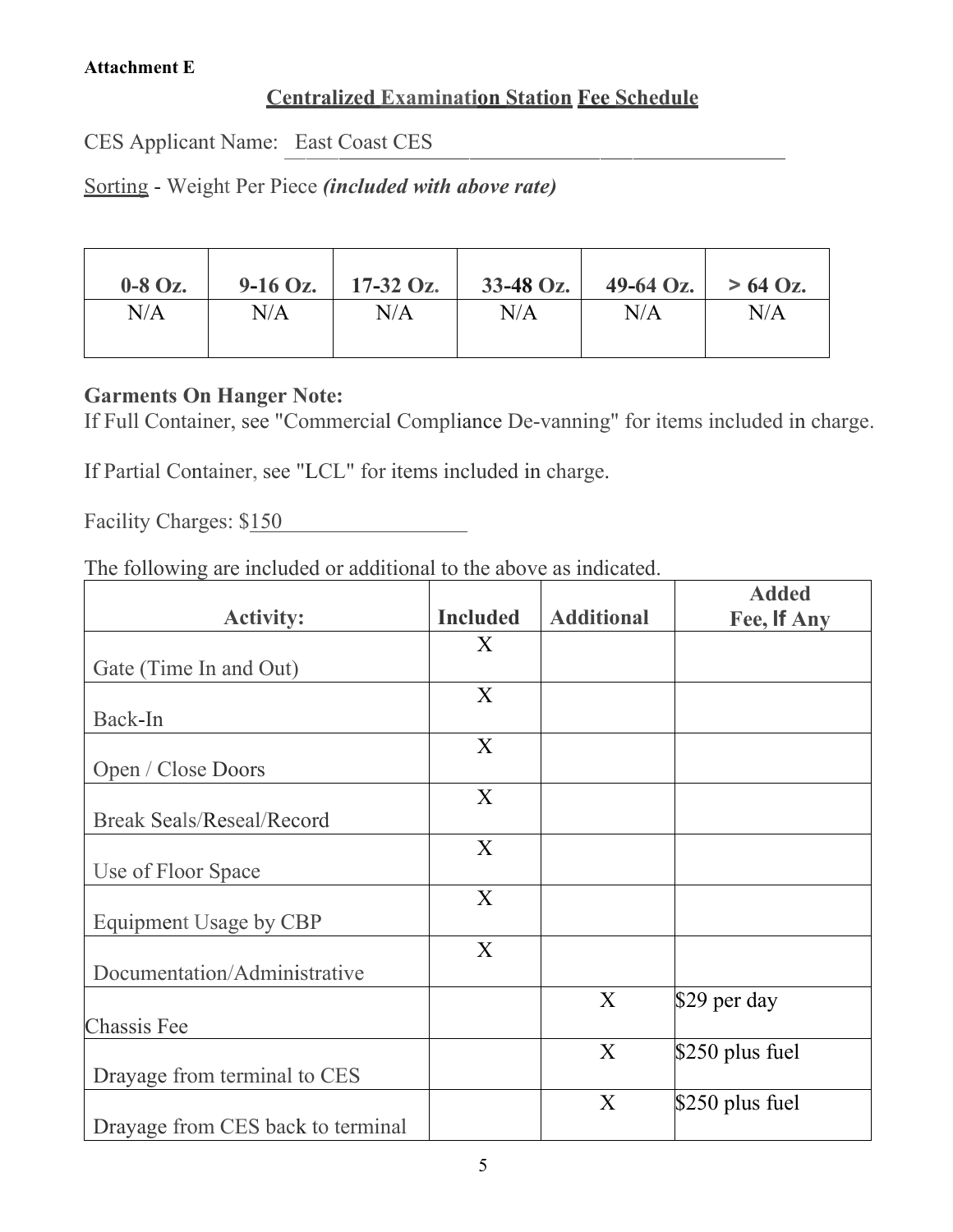### **Centralized Examination Station Fee Schedule**

CES Applicant Name: East Coast CES

# **Labor Charges for Anti-Smuggling Unit Examinations (AT-CET)**

|                                 | $20^{\circ}$<br>Container | 35'<br>Container | 40 <sup>o</sup><br>Container | 45'<br>Container | 48'<br>Container |
|---------------------------------|---------------------------|------------------|------------------------------|------------------|------------------|
| NII Exam                        | \$225                     | \$225            | \$225                        | \$225            | \$225            |
| Minimum Charge -<br>Full        | \$960                     | \$1275           | \$1275                       | \$1275           | \$1275           |
| Maximum Charge -<br><b>Full</b> | \$960                     | \$1275           | \$1275                       | \$1275           | \$1275           |
| Minimum Charge -<br>Partial     | \$790                     | \$790            | \$790                        | \$790            | \$790            |

\*Above rates are for palletized cargo. An additional \$200 will be added for floor loaded cargo.

# *Miscellaneous Fees*

### 1. Reefer Cargo Storage

| <b>Full Containers with Gen Set</b>    | \$100                         | /Day |
|----------------------------------------|-------------------------------|------|
| <b>Full Containers without Gen Set</b> | \$100                         | /Day |
| Fuel                                   | \$ Market (see schedule)/Gal. |      |
| <b>LCI</b>                             | \$100                         | /Dav |

(Plus normal examination charges)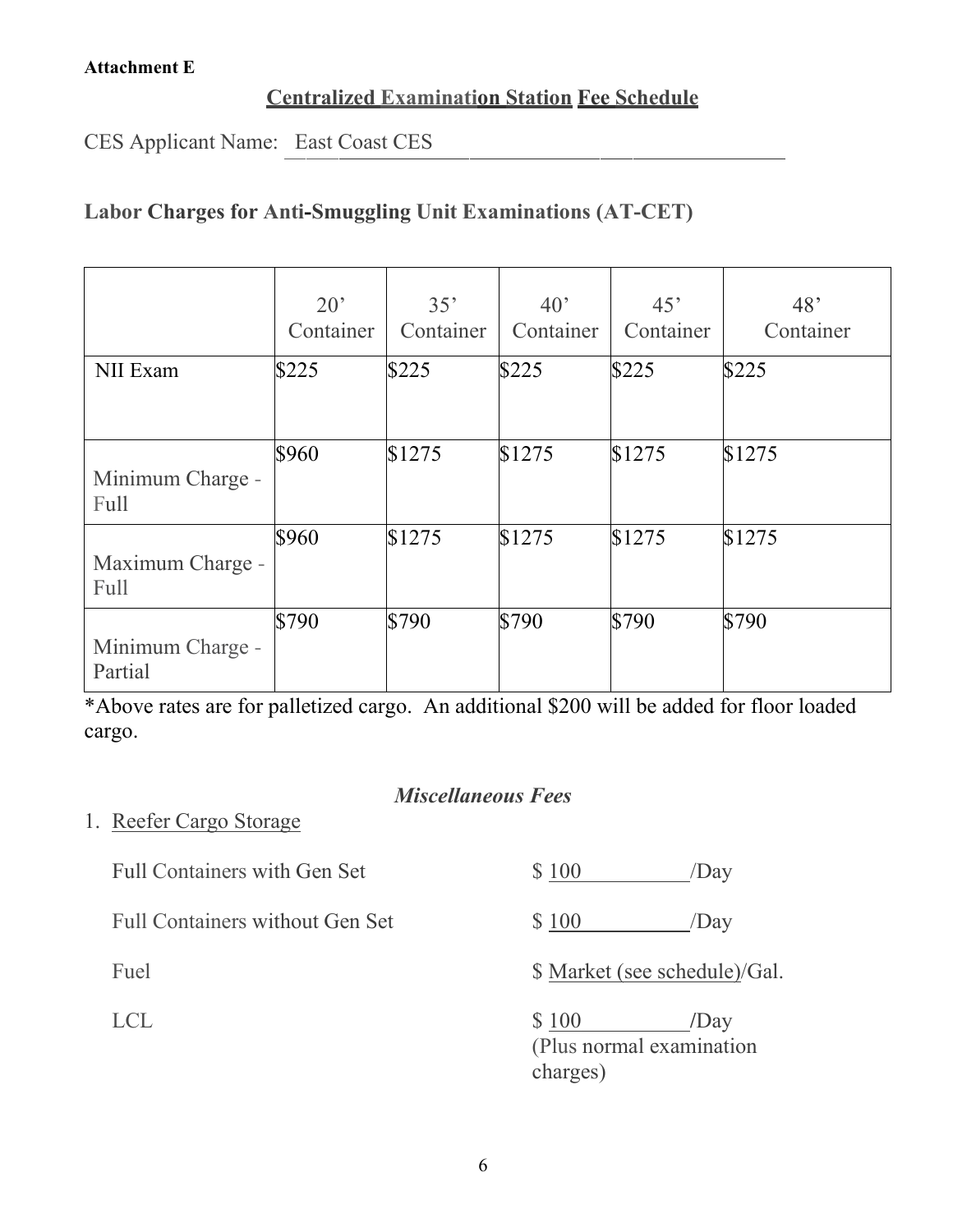# **Centralized Examination Station Fee Schedule**

CES Applicant Name: East Coast CES

# 2. Opening and Closing Charge for Examination

(See "Commercial Compliance De-vanning" and "LCL" for number included in basic rate)

|                | Carton |     | Crate   House-hold | Bag | Bale | Drum | Pallet |
|----------------|--------|-----|--------------------|-----|------|------|--------|
|                |        |     | Crate              |     |      |      |        |
|                | N/C    | N/C | N/C                | N/C | N/C  | N/C  | N/C    |
| <b>Minimum</b> |        |     |                    |     |      |      |        |
|                | N/C    | N/C | N/C                | N/C | N/C  | N/C  | N/C    |
| <b>Maximum</b> |        |     |                    |     |      |      |        |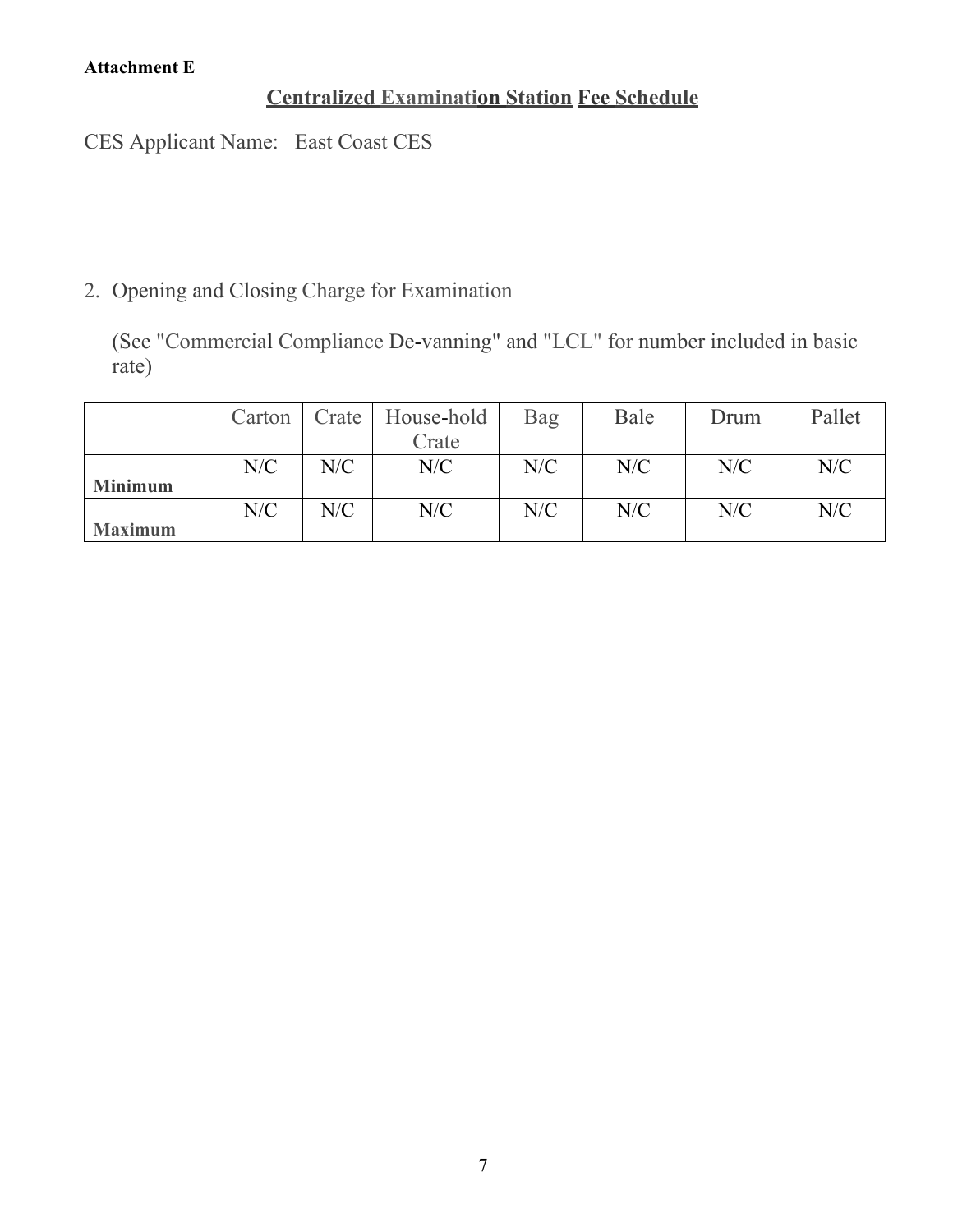### **Centralized Examination Station Fee Schedule**

CES Applicant Name: East Coast CES

3. Sorting/Segregation

Cost Per Labor Hour: \$ 65 per hour

### 4. Free Time after Initial Examination by CBP

| <b>LCL</b> | LCL GOH                                                             |
|------------|---------------------------------------------------------------------|
| Reefer     |                                                                     |
|            | 2 working                                                           |
|            | days                                                                |
|            | 2 working 2 working 2 working 2 working 2 working 2 working<br>days |

# 5. Storage Charges Per Day after Free Time

| Full Container (Dry Cargo): | \$65 | /Day |
|-----------------------------|------|------|
| LCL (Dry Cargo) Per $B/L$ : | \$65 | /Day |

# 6. Shipment on Government Hold Storage Fee

| On Floor In Warehouse: | \$65 | /Day |
|------------------------|------|------|
|                        |      |      |

In Container Yard:  $$65$  /Day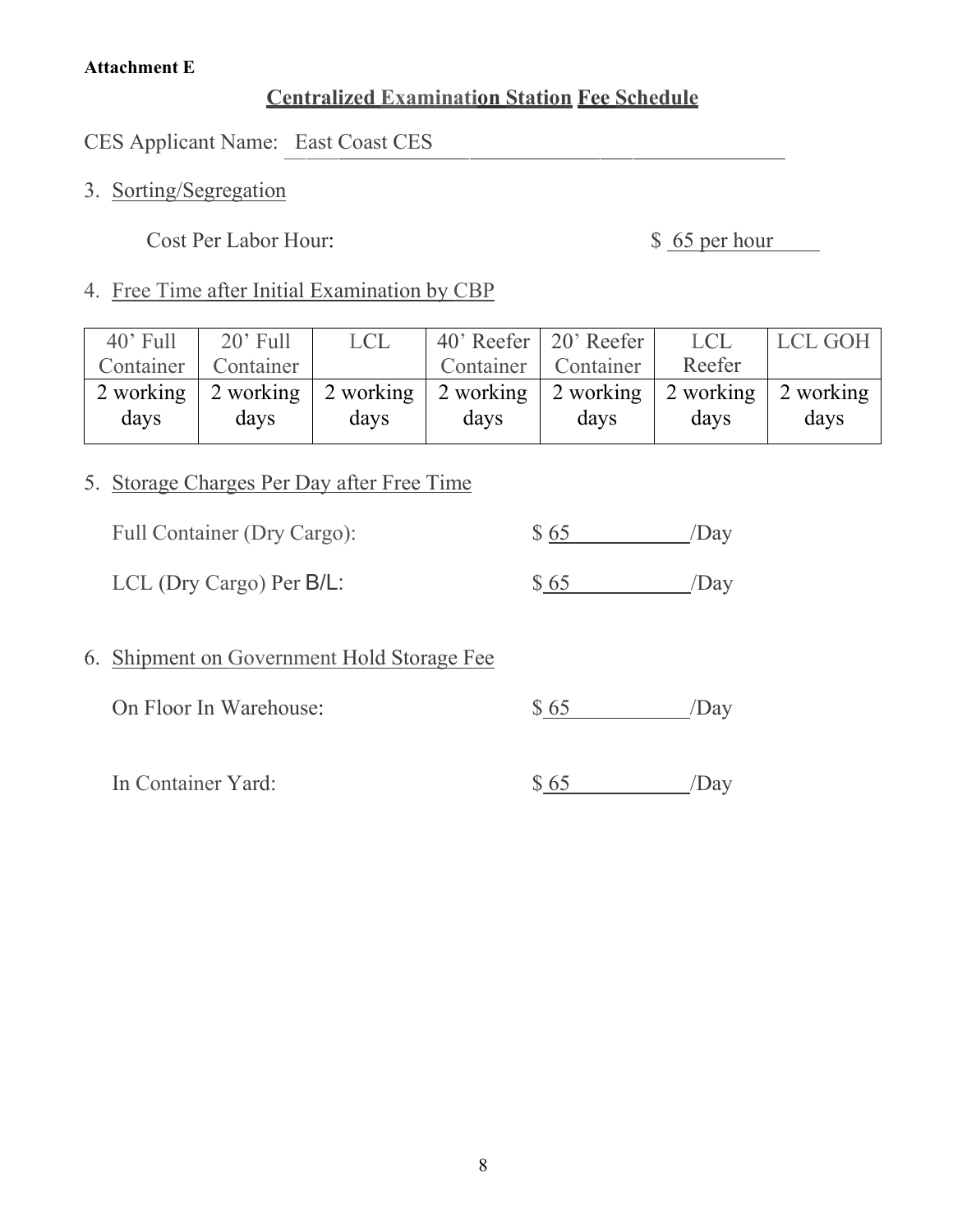#### **Centralized Examination Station Fee Schedule**

CES Applicant Name: East Coast CES

### 7. Describe Any Additional Charges (Eg. Overtime Rates, Weekend, and Holiday Rates, Etc.)

**Facility Fee -** \$150 **Outside Trucker Fee -** \$125 **Saturday/Holiday Pick-up -**\$150 **Overweight Surcharge (applied to all drayage moves):** >45,000 lbs. - \$100; >55,000 lbs - \$225 **Over Time -** \$150 per labor hour (applicable after hours, weekends and holidays) **HAZMAT (Exam)** - \$175 **HAZMAT (Drayage) -** \$100 **Pier Detention (Driver Wait Fee) -** \$85 per hour (after 2 hour free time) **Set Up Charge -** \$250 (applicable when an exam is canceled after the container has been picked up from terminal or CFS) **Multiple Exam Surcharge -** \$200 (applicable for container with multiple exam holds) **Gloucester Terminal Surcharge (tolls and fees):** \$52.50 **Automobile Surcharge -** \$150 per vehicle **Driver Attempt (void out) -** \$85 **Reefer Handling Surcharge -** \$40 per day **Rental Equipment Fee –** Cost + 15% **Blocking and Bracing –** Cost + 15% **Misc. Supplies –**  $Cost + 15\%$ **Customs Seizure Surcharge -** \$150 **Misc Services Charge –** Cost + 15%

**Terminal Requirement Fee –** Cost + 15% **(**applicable when East Coast CES pays outstanding terminal charges including but not limited to Vacis/NII Scans, Terminal Demurrage, etc.)

**Special Handling Fee -** \$95 per labor hour (applicable when East Coast CES must perform additional services beyond the basic unload/reload operations in order to facilitate an exam. Such examples include but are not limited to handling heavy floor loaded cargo that cannot be moved with a forklift, pallet vacuuming, facility cleanup due to the condition of the freight, etc.

**Credit Card Convenience Fee – 4%**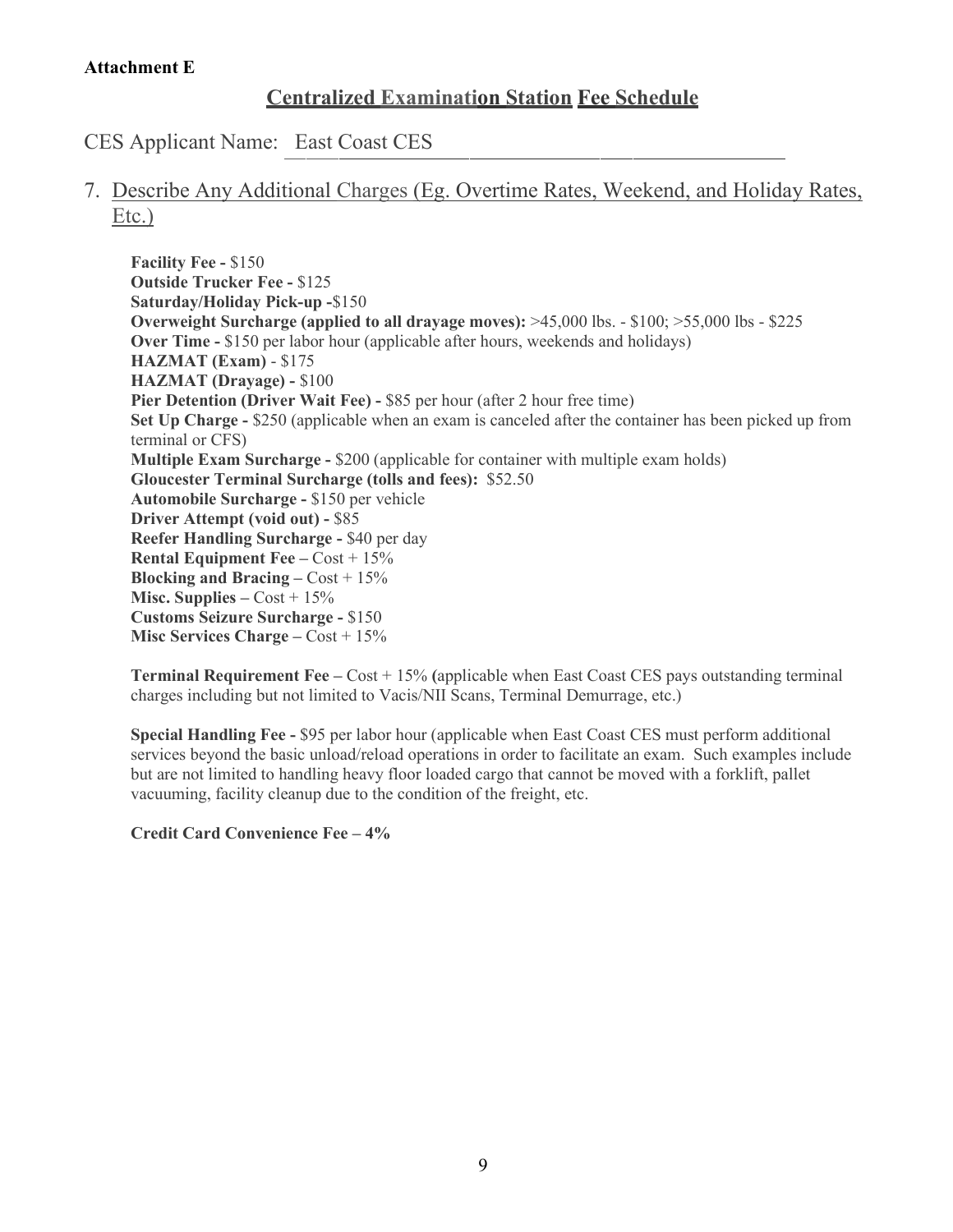# **Centralized Examination Station Fee Schedule**

CES Applicant Name: East Coast CES

# 8. Describe any Discounts or Rebates

East Coast CES does not participate in any Discount or Rebate programs.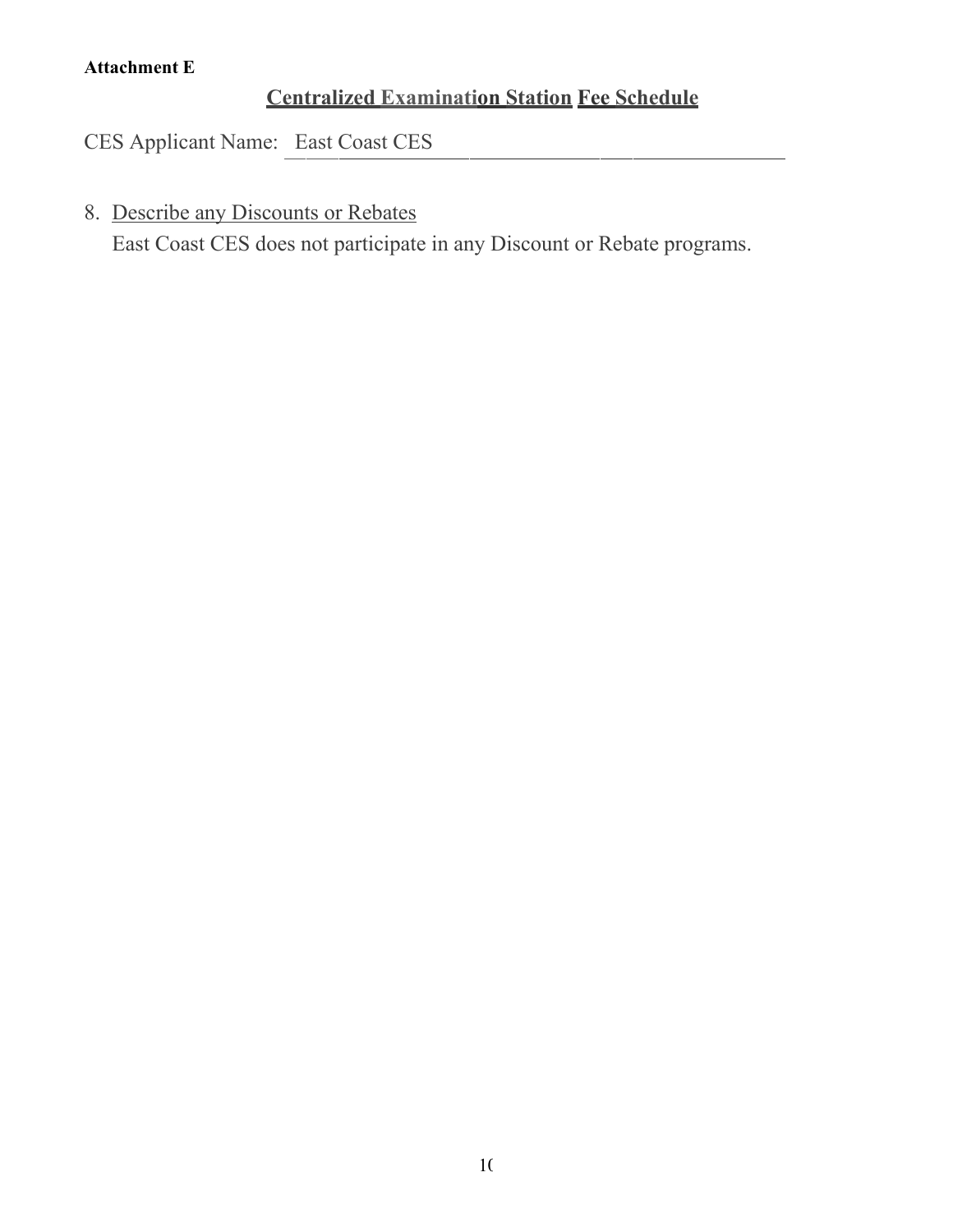### **Centralized Examination Station Fee Schedule**

CES Applicant Name: East Coast CES

#### **EAST COAST CES Drayage Fuel Surcharge Schedule Based Upon the DOE Weekly On-Highway Diesel Prices for the Central Atlantic PADD**

Transactions that incur a Fuel Surcharge are drayage pickups up at Harbor or Rail Yard or Transfer to or from the CES Facility. The following cost per gallon and corresponding percent fuel surcharge is our basis. This surcharge is not negotiable and may vary weekly. For every five cents increase, the surcharge will increase 0.5%. Please see current fuel price chart below.

| <b>Equal</b> to | but less than Surcharge |       | <b>Equal to</b> | but less than | Surcharge |
|-----------------|-------------------------|-------|-----------------|---------------|-----------|
| \$2.000         | \$2.049                 | 27.0% | \$3.750         | \$3.799       | 44.5%     |
| \$2.050         | \$2.099                 | 27.5% | \$3.800         | \$3.849       | 45.0%     |
| \$2.100         | \$2.149                 | 28.0% | \$3.850         | \$3.899       | 45.5%     |
| \$2.150         | \$2.199                 | 28.5% | \$3.900         | \$3.949       | 46.0%     |
| \$2.200         | \$2.249                 | 29.0% | \$3.950         | \$3.999       | 46.5%     |
| \$2.250         | \$2.299                 | 29.5% | \$4.000         | \$4.049       | 47.0%     |
| \$2.300         | \$2.349                 | 30.0% | \$4.050         | \$4.099       | 47.5%     |
| \$2.350         | \$2.399                 | 30.5% | \$4.100         | \$4.149       | 48.0%     |
| \$2.400         | \$2.449                 | 31.0% | \$4.150         | \$4.199       | 48.5%     |
| \$2.450         | \$2.499                 | 31.5% | \$4.200         | \$4.249       | 49.0%     |
| \$2.500         | \$2.549                 | 32.0% | \$4.250         | \$4.299       | 49.5%     |
| \$2.550         | \$2.599                 | 32.5% | \$4.300         | \$4.349       | $50.0\%$  |
| \$2.600         | \$2.649                 | 33.0% | \$4.350         | \$4.399       | 50.5%     |
| \$2.650         | \$2.699                 | 33.5% | \$4.400         | \$4.449       | $51.0\%$  |
| \$2.700         | \$2.749                 | 34.0% | \$4.450         | \$4.499       | 51.5%     |
| \$2.750         | \$2.799                 | 34.5% | \$4.500         | \$4.549       | 52.0%     |
| \$2.800         | \$2.849                 | 35.0% | \$4.550         | \$4.599       | 52.5%     |
| \$2.850         | \$2.899                 | 35.5% | \$4.600         | \$4.649       | 53.0%     |
| \$2.900         | \$2.949                 | 36.0% | \$4.650         | \$4.699       | 53.5%     |
| \$2.950         | \$2.999                 | 36.5% | \$4.700         | \$4.749       | 54.0%     |
| \$3.000         | \$3.049                 | 37.0% | \$4.750         | \$4.799       | 54.5%     |
| \$3.050         | \$3.099                 | 37.5% | \$4.800         | \$4.849       | 55.0%     |
| \$3.100         | \$3.149                 | 38.0% | \$4.850         | \$4.899       | 55.5%     |
| \$3.150         | \$3.199                 | 38.5% | \$4.900         | \$4.949       | 56.0%     |
| \$3.200         | \$3.249                 | 39.0% | \$4.950         | \$4.999       | 56.5%     |
| \$3.250         | \$3.299                 | 39.5% | \$5.000         | \$5.049       | 57.0%     |
| \$3.300         | \$3.349                 | 40.0% | \$5.050         | \$5.099       | 57.5%     |
| \$3.350         | \$3.399                 | 40.5% | \$5.100         | \$5.149       | 58.0%     |
| \$3.400         | \$3.449                 | 41.0% | \$5.150         | \$5.199       | 58.5%     |
| \$3.450         | \$3.499                 | 41.5% | \$5.200         | \$5.249       | 59.0%     |
| \$3.500         | \$3.549                 | 42.0% | \$5.250         | \$5.299       | 59.5%     |
| \$3.550         | \$3.599                 | 42.5% | \$5.300         | \$5.349       | $60.0\%$  |
| \$3.600         | \$3.649                 | 43.0% | \$5.350         | \$5.399       | 60.5%     |
| \$3.650         | \$3.699                 | 43.5% | \$5.400         | \$5.449       | 61.0%     |
| \$3.700         | \$3.749                 | 44.0% | \$5.450         | \$5.499       | 61.5%     |